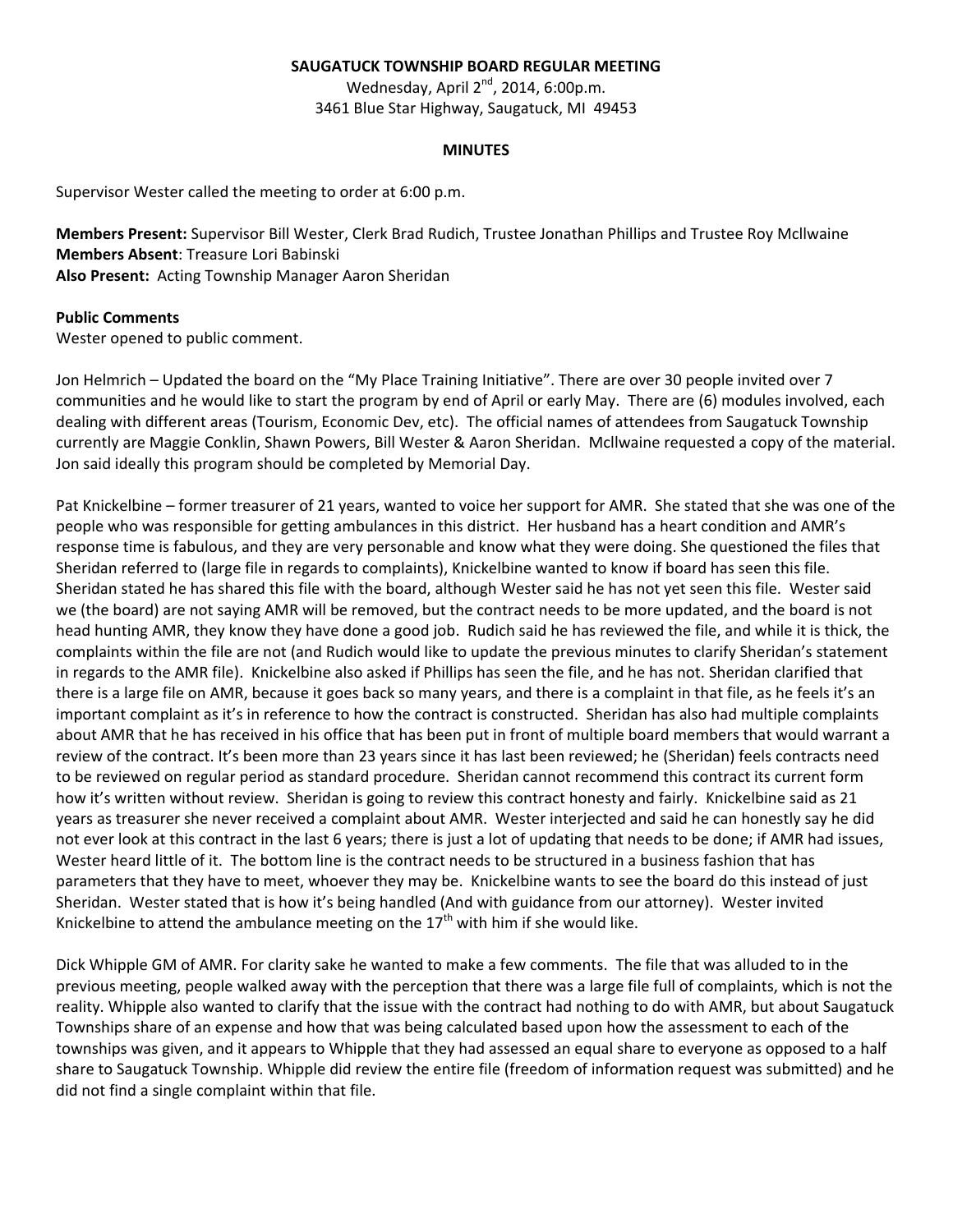# **Approval of Agenda** (additions, deletions, removal of items from consent)

Wester asked for any additions or deletions to the agenda, or changes to the consent agenda. Rudich has some information in regards to the interurban. It was mailed with no return address and was not signed, so will not be added to correspondence. Also "New Business-A" is to review a motion to approve – not a resolution. Rudich requested to correct the minutes from the March meeting on page (3) to state "*Sheridan stated that there is a complaint in a large file on AMR, and that is enough that he has considered calling other services and feels it warrants a legitimate bid."*

Mcllwaine moved to approve the suggested change that Rudich made to page 3 of the minutes and the changes to consent agenda. Phillips second. Motion passes unanimously 4-0.

### **Consent Agenda**

A. Accounts Payable Invoice Register

i. Al Ellingsen through Scholten & Fant

- Total to be paid \$7,245.61
- ii. Checks issued to be post-audited
- (check register attached)
- B. Bills by Fund see Invoice Register
- C. Payroll (check register attached)

# D. Approval of Minutes –

i. March 5, 2014 Regular Meeting

- ii. March 19, 2014 Special Meeting
- iii. March 27, 2014 Special Meeting

Phillips motioned to approve the consent agenda as written, Rudich second. Motion passes unanimously 4-0.

### **Correspondence**

A. None

### **Unfinished Business**

A. Ambulance District AMR Response.

Mcllwaine motions to table the whole issue until after April 17<sup>th</sup> ambulance board meeting. Phillips second. Motion passes unanimously 4-0.

Wester also asked Sheridan to send a memo to Mr. Whipple to clarify any misunderstanding.

### **New Business**

A. Motion to approve ¼ of K.L.S.W.A. Legal Expenses Related to Water Agreement.

Motion by Rudich, support by Mcllwaine that the Township of Saugatuck hereby (1) acknowledges that Mika Meyers Beckett & Jones PLC ("Mika Meyers"), shall represent the Kalamazoo Lake Sewer and Water Authority (the "Authority) as a general legal counsel, including without limitation the preparation of a new Water System Operations Contract between the Authority, the City of Saugatuck, the City of the Village of Douglas and the Township of Saugatuck, (2) consents to such representation by Mika Meyers, (3) agrees to reimburse the Authority for 25% of the legal feels up to a ceiling of \$2500 incurred by the Authority for the preparation of a new Water System Operations Contract, and (4) waives any potential conflict of interest that might otherwise be presented by such legal representation by Mike Meyers of the Authority. Motion passes unanimously 4-0.

# B. Cunningham Cemetery Transfer.

Sheridan recommended to the board that they accept the Cunningham Cemetery Transfer. Wester motions to instruct Sheridan to consummate the Cunningham cemetery transfer. Rudich second. Motion passes unanimously 4-0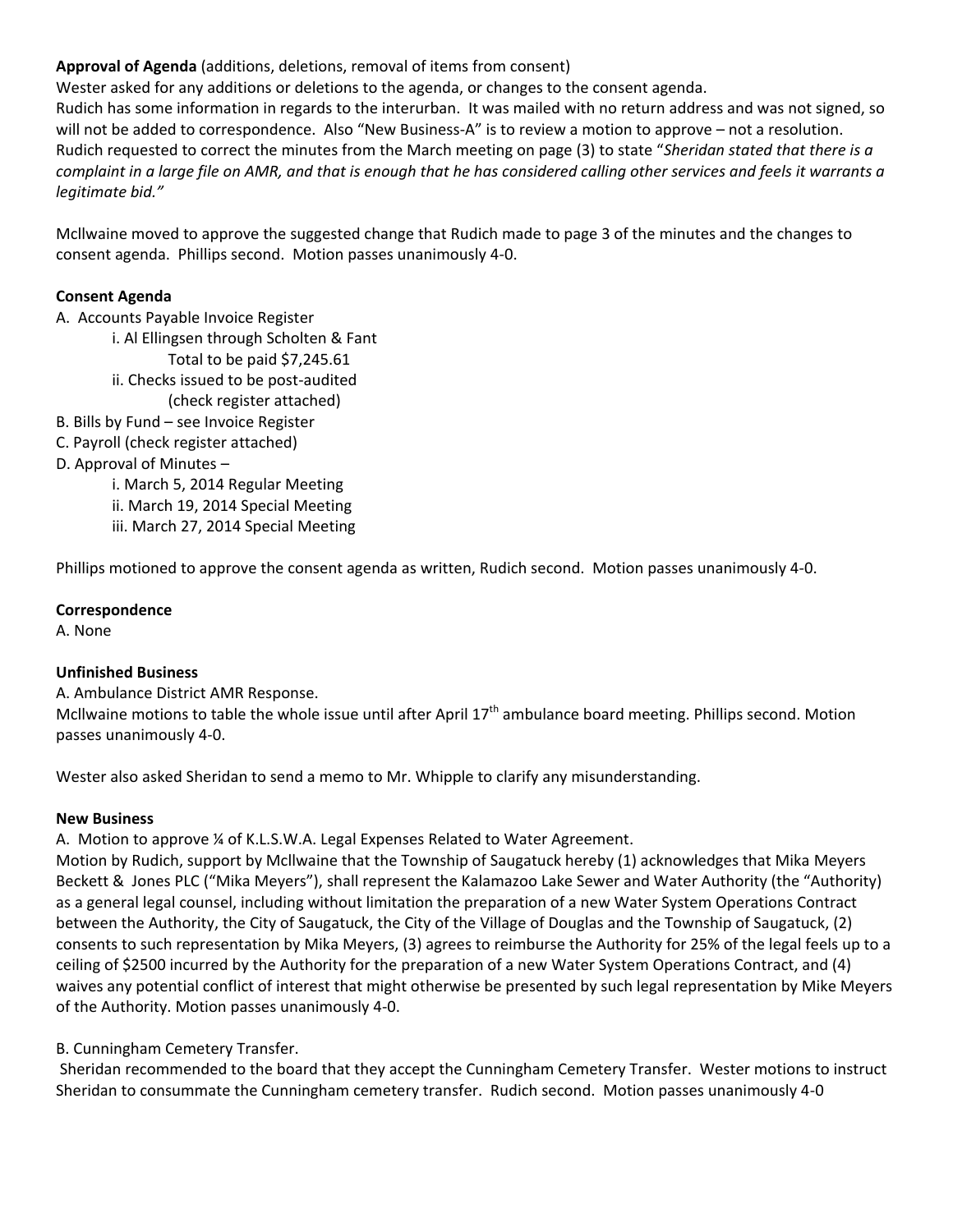### C. MERS 457 Resolution.

Rudich reviewed. This is another layer of retirement that employees can take advantage of. There is no cost to township; it would be tax free deferral of income if employees wanted to do that (although no required to). MERS would come in and give presentation to all who are eligible at no cost. Wester thinks this is a good idea. MERS needs a signed copy of the resolution to put program into place.

Wester motions to adopt and/or administer the MERS Uniform 457 supplemental retirement program. Rudich second. Roll call Vote: Wester-yes, Phillips – yes, Mcllwaine-yes, Rudich-yes

## D. Health Insurance Renewal.

Wester says the Township expends close to \$48,000 a year in premiums. Wester does not want to take anyone's health care away although he wants the board to look at different plans down the road. He feels the board needs to due diligence with this and research the cost of getting on board with the Affordable Care Act plans for small business because it's much cheaper then what Township is currently paying. Since it's too late to make the change this year, Wester asked that come Aug/Sept we are out there shopping for insurance.

Rudich motions to approve Health Care Insurance approval at 5%. Mcllwaine second. Motion is at stand still 2-2 (Phillipno, Wester-no). Will revisit when  $5<sup>th</sup>$  board member is present.

## E. Road Plan.

Mcllwaine mentioned a typo on "2016 Resurfacing 66<sup>th</sup> from Cemetery Street to 134<sup>th,</sup> he thinks they mean 135<sup>th</sup>. Mcllwaine was correct and that will be updated. His other question is back on 2018, items 3 &  $4$  – one of them is 2100 feet and its only \$63,000 and the 1500-1600 feet is \$72,000, he wanted to know why less feet costs more money. Sheridan stated there is more asphalt in the cultasack and Phillips said there are more driveways that need to be blended in. This plan can be amended and will most likely not last 5 years, as Sheridan has yet to see one last that long.

Phillips motioned to adopt the Saugatuck Township 5-year road plan, Rudich second. Motion passes unanimously 4-0.

# F. Aaron Sheridan Review

Wester said Sheridan has done a good job the last year. He would like to know who wrote the memo to Mcllwaine and Wester (it was Phil Quade). Wester would like to recommend that this should be tabled until Babinski is present and a full board is present.

Wester motioned to table until full board is present, Phillips second. Motion passes unanimously 4-0.

### **Committee Reports**

A. Planning Commission

Will have a public hearing on the grammatical corrections of current zoning code in the next meeting (April). They are also going to have a public hearing on the reversal on the R-4 district reverting back to original zone (also in April) B. Road Commission

No report

C. Interurban

Babinski absent, no report

D. Fire Board-Correspondence.

Update at next meeting

E. Harbor Authority Liaison

Last two meetings have been primarily about the Ship 'n Shore filling with the DNR for permission to allow rafting of boats into the Kalamazoo River on special occasions such as Venetian Festival weekend. Agreement was made to submit a letter to the DNR requesting they consider keeping the boat stream lane open enough for all boaters. Great Lakes Small Harbors Coalition presented at the meeting and there is still some hope for dredging money for harbors once the Water Resource Development Act is passed. They are urging governments to contact US Rep. Candace Miller to help pass the law; which then gives Great Lakes Harbors a share of federal funds. Helmrich suggested the Township reach out to South Haven & New Buffalo to lobby together as they are also non-commercial and need dredging relief.